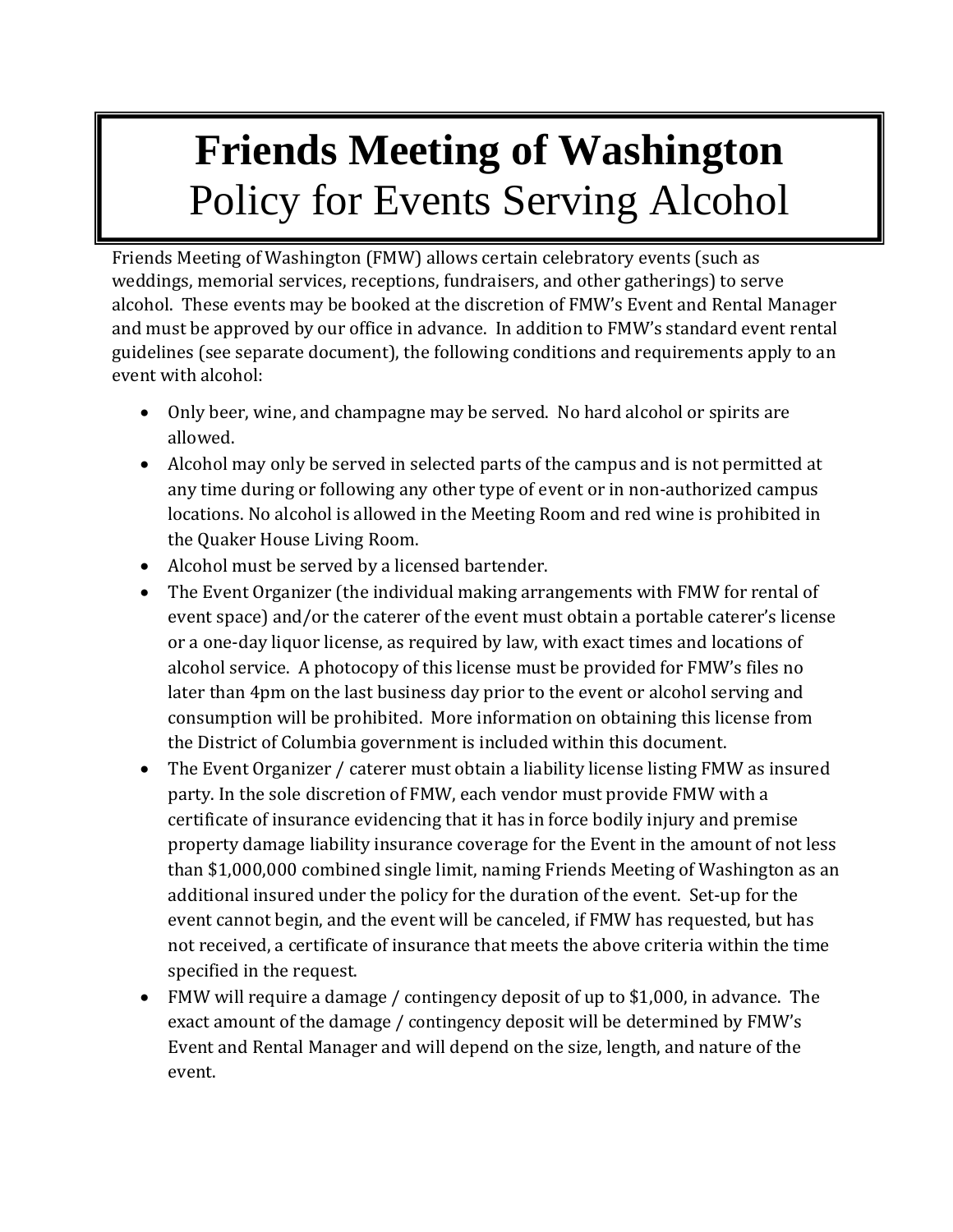- The Event Organizer must follow all applicable laws regarding the serving of alcoholic beverages as well as the District of Columbia's noise ordinance. Alcohol may not be served to anyone already inebriated or who is under the age of 21.
- The Event Organizer must provide a signed advance schedule of all deliveries and event times. Alcohol may only be delivered on the day of the event and must be removed from the premises at the end of the event (no overnight storage allowed).
- The Event Organizer must provide the name of the bartender / caterer as well as the name of the point of contact who will be in charge the day of the event (if different than the Event Organizer). These names must be provided to FMW's Event and Rental Manager no later than 4pm on the last business day prior to the event. These two individuals must be available to FMW's on site Event Host(s) staffing the event upon request throughout the entire duration of the event (including setup and cleanup). The Event Host will work primarily with those individuals as points of contact to resolve any issues that occur (such as excessive alcohol consumption or noise).
- FMW Event Hosts may walk through the event to ensure there are no issues and may measure noise levels. They are empowered to evict anyone or terminate events in case of violations.
- FMW will provide a post-event checklist that the Event Organizer or the individual in charge on the day of the event must sign and return following cleanup in order to recover their damage / contingency deposit. Once cleanup begins, the group may consume no additional alcohol. As with any other event, FMW reserves the right to reduce the amount of the deposit returned to account for damage as well as continuation of the event or cleanup beyond the scheduled end time.

**Please note that, in keeping with our values, FMW will set aside a portion of the event rental fee to assist organizations that aim to mitigate the deleterious effects of alcohol abuse in our society. This support may include financial contributions to such organizations and/or subsidized room rental fees on the FMW campus for events and meetings.**

**FMW expects all attendees who choose to drink to do so responsibly.**

**By signing below, I have read and agree to follow the above policy.**

| Event Organizer Signature:    |  |
|-------------------------------|--|
| Date:                         |  |
| Organization (if applicable): |  |